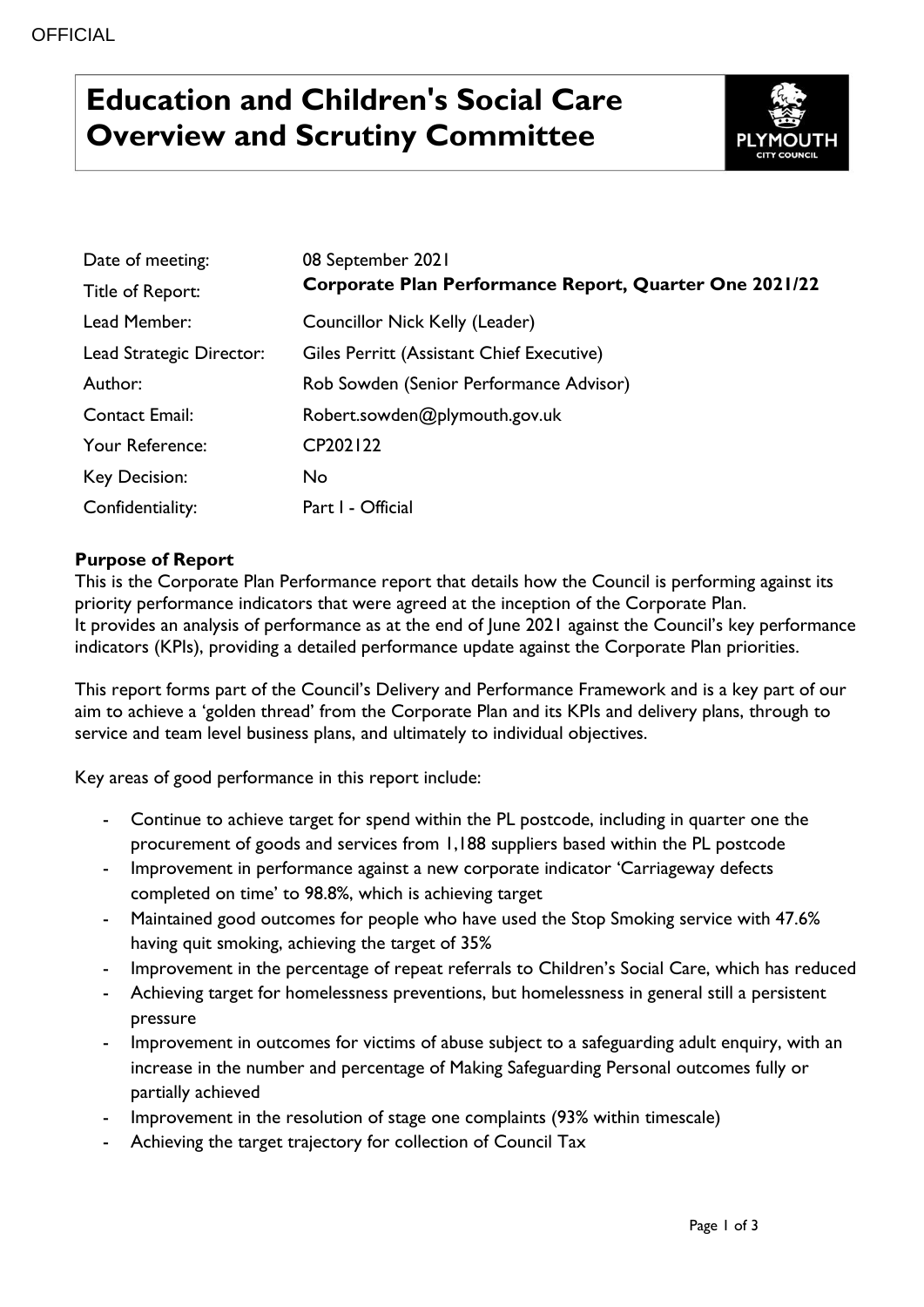Performance Challenges are:

- Increase in the average weekly number of rough sleepers each week
- Slight increase in the numbers of older people needing long term adult social care support in a residential or care home
- Sickness has crept up a bit in quarter one, but following significant improvement is achieving target

There are a small number of indicators that are presented as narrative, this is due to indicators still being subject to due diligence prior to reporting, or it is not possible to report data due to COVID-19.

### **Recommendations and Reasons**

That Education and Children's Scrutiny:

1. Notes the Corporate Plan Quarter One Performance Report and consider the implications for Education and Children's Services

### **Alternative options considered and rejected**

### **Relevance to the Corporate Plan and/or the Plymouth Plan**

This report is fundamentally linked to delivering the priorities within the Council's Corporate Plan.

### **Implications for the Medium Term Financial Plan and Resource Implications:**

The Medium Term Financial Strategy is a core component of the Council's strategic framework and has a vital role to play in translating the Council's ambition and priorities set out in the Corporate Plan 2021- 25.

### **Carbon Footprint (Environmental) Implications:**

Environmental sustainability is a key priority of the administration, and the waste management, recycling and traffic management commitments are specifically aimed at reducing the city's carbon footprint.

#### **Other Implications: e.g. Health and Safety, Risk Management, Child Poverty:**

*\* When considering these proposals members have a responsibility to ensure they give due regard to the Council's duty to promote equality of opportunity, eliminate unlawful discrimination and promote good relations between people who share protected characteristics under the Equalities Act and those who do not.*

Child Poverty indicators are being developed in readiness for the quarter two report.

**Appendices** *\*Add rows as required to box below*

| <b>Ref. Title of Appendix</b> |  |  | If some/all of the information is confidential, you must indicate<br>why it is not for publication by virtue of Part 1 of Schedule 12A | <b>Exemption Paragraph Number</b> (if applicable)<br>of the Local Government Act 1972 by ticking the relevant box. |
|-------------------------------|--|--|----------------------------------------------------------------------------------------------------------------------------------------|--------------------------------------------------------------------------------------------------------------------|
|                               |  |  |                                                                                                                                        |                                                                                                                    |